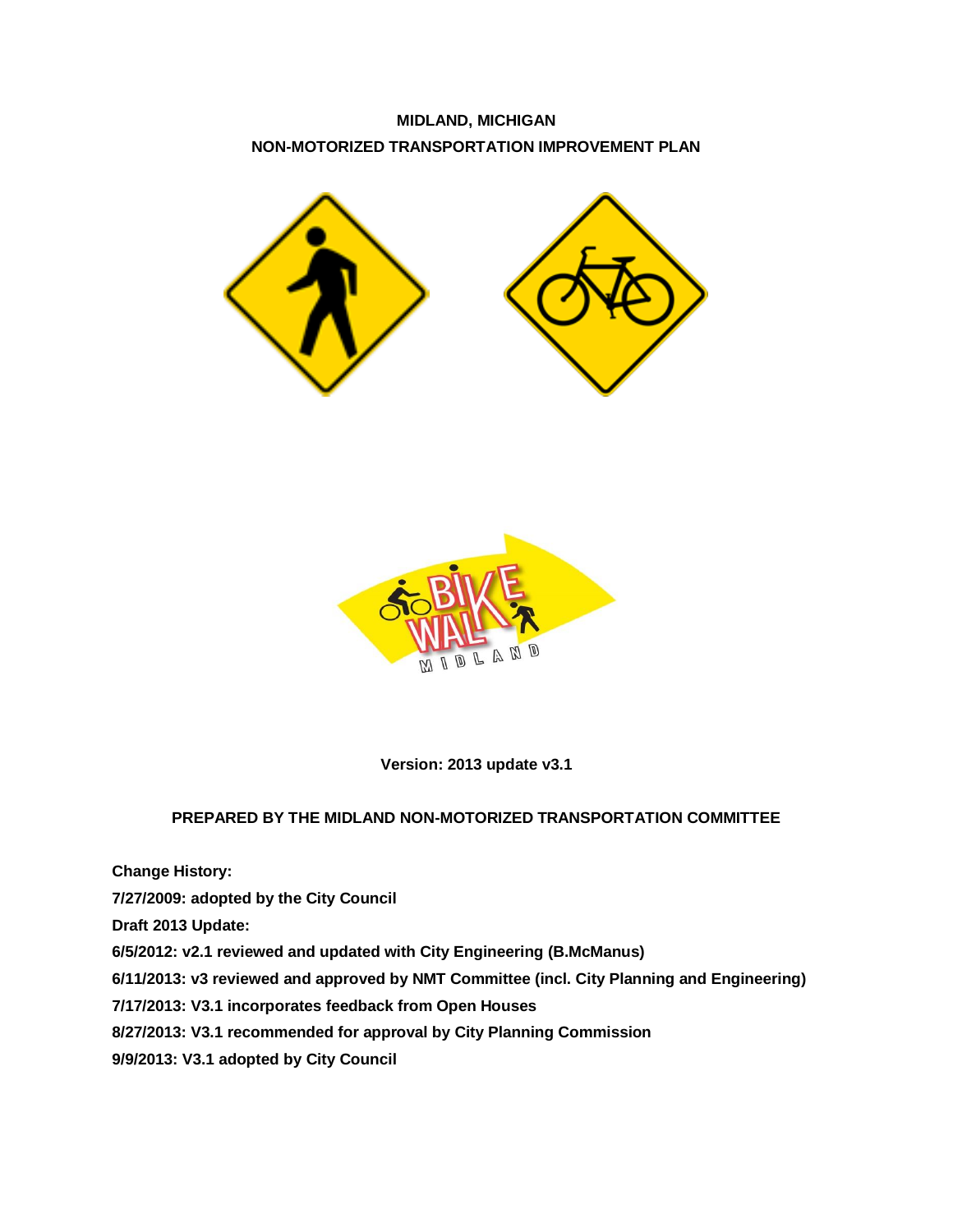#### **City of Midland Non-Motorized Transportation Committee (NMTC)**

The City of Midland Non-Motorized Transportation Committee (NMTC) is pleased to present the 2013 update to Midland's Non-Motorized Transportation Plan. Comments and questions can be forwarded to Brad Kaye, Director of Planning & Community Development, at (989) 837-3379 or *bkaye@midlandmi.org*. The NMTC developed this plan based on the original 2009 NMT Plan and experience gained from the implementation of that plan. This updated plan covers the next 5 years starting in late 2014.

Improvements are specifically described in the body of the plan and supported by maps depicting the proposed bicycle and pedestrian improvements. These maps are available from the City of Midland Planning Department.

At the time of this submission the formal members of the NMTC are: Doug Greminger (Dow Chemical)(Evaluation) Jim Hemeyer (Dow Chemical)(Enforcement) Mary Laforet (SR2S) Kerry Irons (Adventure Cycling)(co-chair)(Education) David Waite (Friends of the Pere Marquette Rail Trail) (co-chair)(Engineering) Encouragement leader position is open.

Supported by: Brad Kaye (City of Midland Planning Department) Brian McManus (City Engineering) Ken Andrews (mi-Vibe) Wendell Dilling (TCC) Jim Schmitt (Ray's Bike Shop)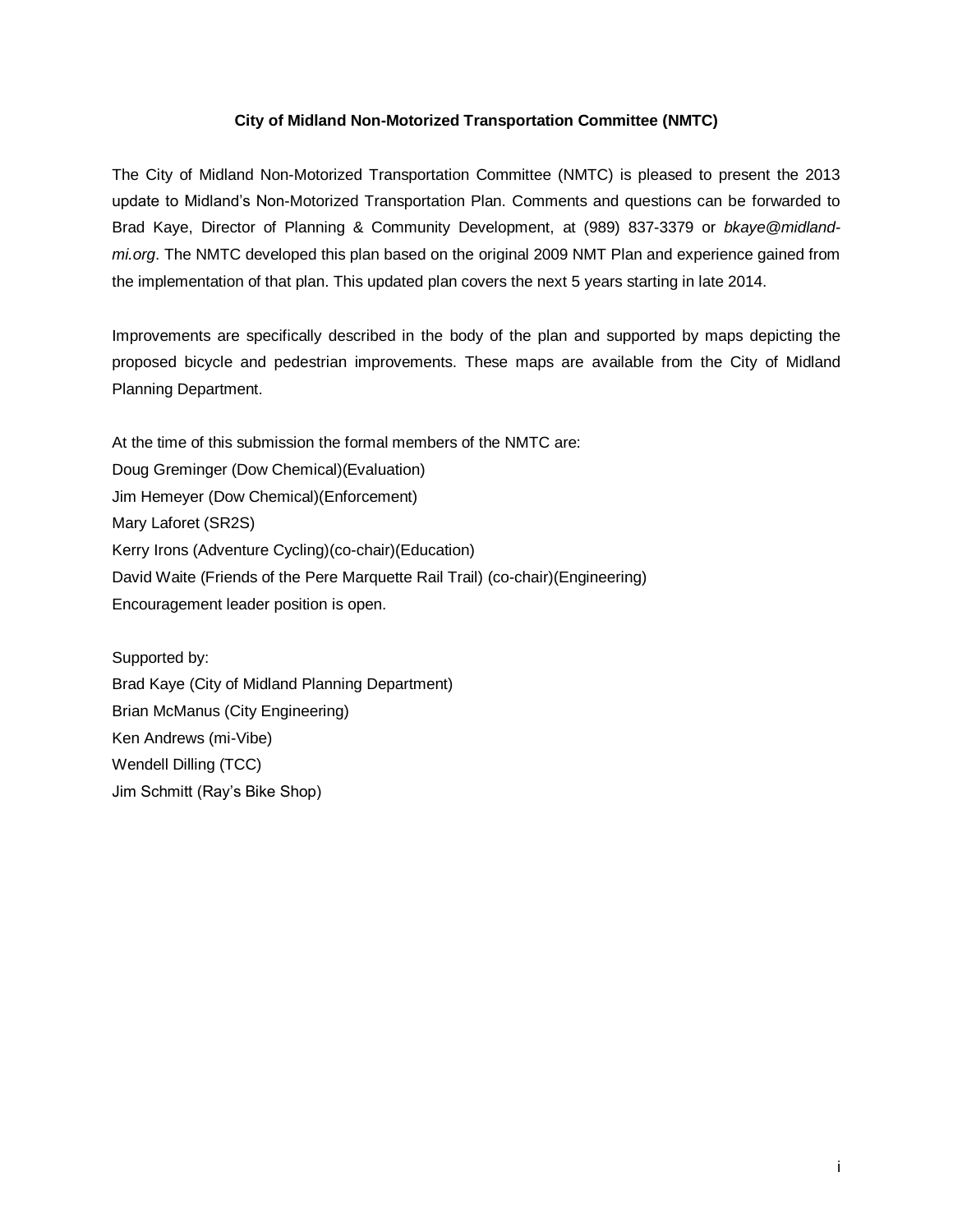#### **Executive Summary**

The Midland Non-Motorized Transportation Committee (NMTC) was formed by the City Planning Department on July 17, 2008 as recommended by the 2007 City of Midland Master Plan which outlined the need for a comprehensive multi-year non-motorized transportation plan. The first NMT Plan was approved in 2009 and improvement implemented from 2010 to 2013. In 2010 the City adopted a Complete Streets resolution that ensures all future street projects consider the needs of all users. In 2012 the City of Midland was recognized by the League of American Bicyclists as a "Bronze level" Bicycle Friendly Community. The NMTC was then re-charted in 2012 for a further 3 years and has now developed the next version of the Plan.

Creating a safe and welcoming alternative to our current automobile-centric transportation system can have profound and positive effects on the quality of life of Midland's children and citizens and encourage more visitors to the city as shown by the success of the Pere Marquette Rail Trail. The Midland community can realize significant health, environmental, social and economic benefits by becoming more pedestrian and bicycle active to fulfill both recreational and transportation needs with subsequent reduced road congestion and reliance on automotive transportation. To enable this change a more pedestrian and bicycle friendly infrastructure is required.

The vision of the NMTC is that within a 10 year time horizon, most elementary and middle school children will walk or bike to school and that its' citizens will increasingly walk or bike to and from their recreational and transportation destinations in the city. The NMTC has identified 5 areas of focus necessary to achieve the vision:

- $\triangleright$  Education & Encouragement: Develop and implement programs that educate and encourage children and citizens of the benefits of non-motorized transport, to develop the skills required, and to take advantage of the NMT infrastructure.
- $\triangleright$  Engineering: Implement projects that transform the current infrastructure to a more pedestrian and bicycle friendly infrastructure.
- $\triangleright$  Enforcement: Work with city police such that laws and programs are in place to ensure motorists and cyclists are held accountable.
- $\triangleright$  Evaluation: Maintain a consistent program to measure the success, challenges and future needs of NMT efforts.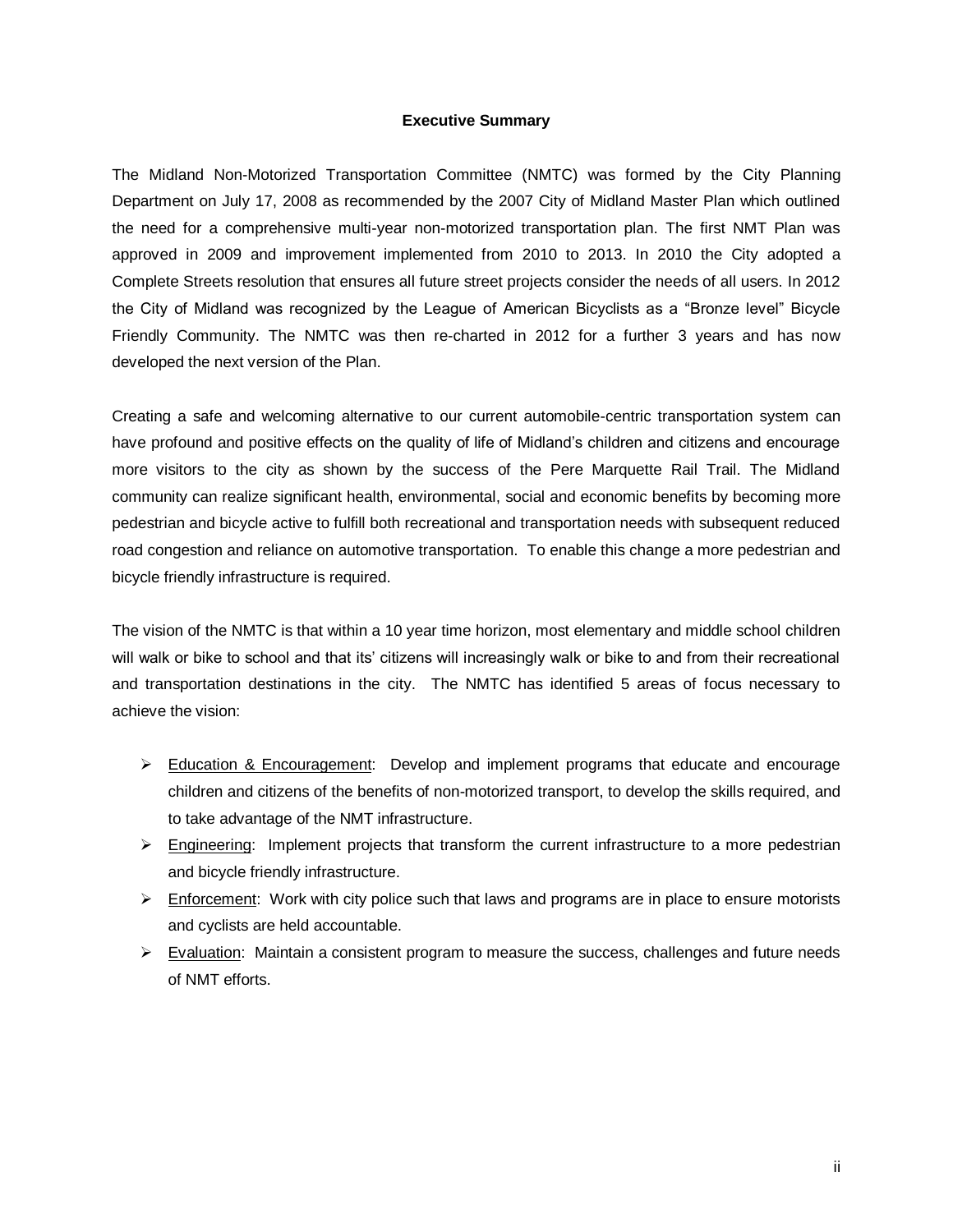The following is a summarized list of the physical improvements the committee considers crucial to the continuing success of NMT in Midland. Final prioritization by the City & the NMT Committee should be based upon annual evaluation of city construction project priorities, pedestrian and cyclist safety statistics, public input and funding availability. For more details see Appendix A and B.

|                                                | 2014                                                                                      | 2015                                                                     | 2016                          | $2016 +$                                          |
|------------------------------------------------|-------------------------------------------------------------------------------------------|--------------------------------------------------------------------------|-------------------------------|---------------------------------------------------|
| <b>Multi-Use Paths</b>                         |                                                                                           |                                                                          |                               | Midland to Auburn<br>(part of the GLBRT<br>trail) |
| <b>Bike Lanes</b>                              | Wackerly: Swede<br>to Siebert,<br>Sturgeon to Dublin<br>Dublin: Wackerly<br>to Rail Trail | Ashman: Swede to<br>Rockwell<br>St.Andrews:<br>Plymouth Park to<br>Helen | Selected 36ft<br>wide streets | Selected 36ft wide<br>streets                     |
| <b>Designated</b><br><b>Bicycle Routes</b>     |                                                                                           |                                                                          | Selected streets              | Selected streets                                  |
| Sidewalks &<br><b>Signaled cross-</b><br>walks | Various locations<br>as identified                                                        | Various locations                                                        | Various locations             | Various                                           |

The preliminary 5 year estimated costs for the proposed infrastructure is summarized as follows:

Multi-Use Paths: \$1,500,000 Great Lakes Bay Region Trail project (funded by MDOT and matching grants from GLBRT and other foundations)

Bike Lanes: \$90,000

Designated Bicycle Routes: \$30,000

Sidewalks & Signaled cross walks: \$10,000/year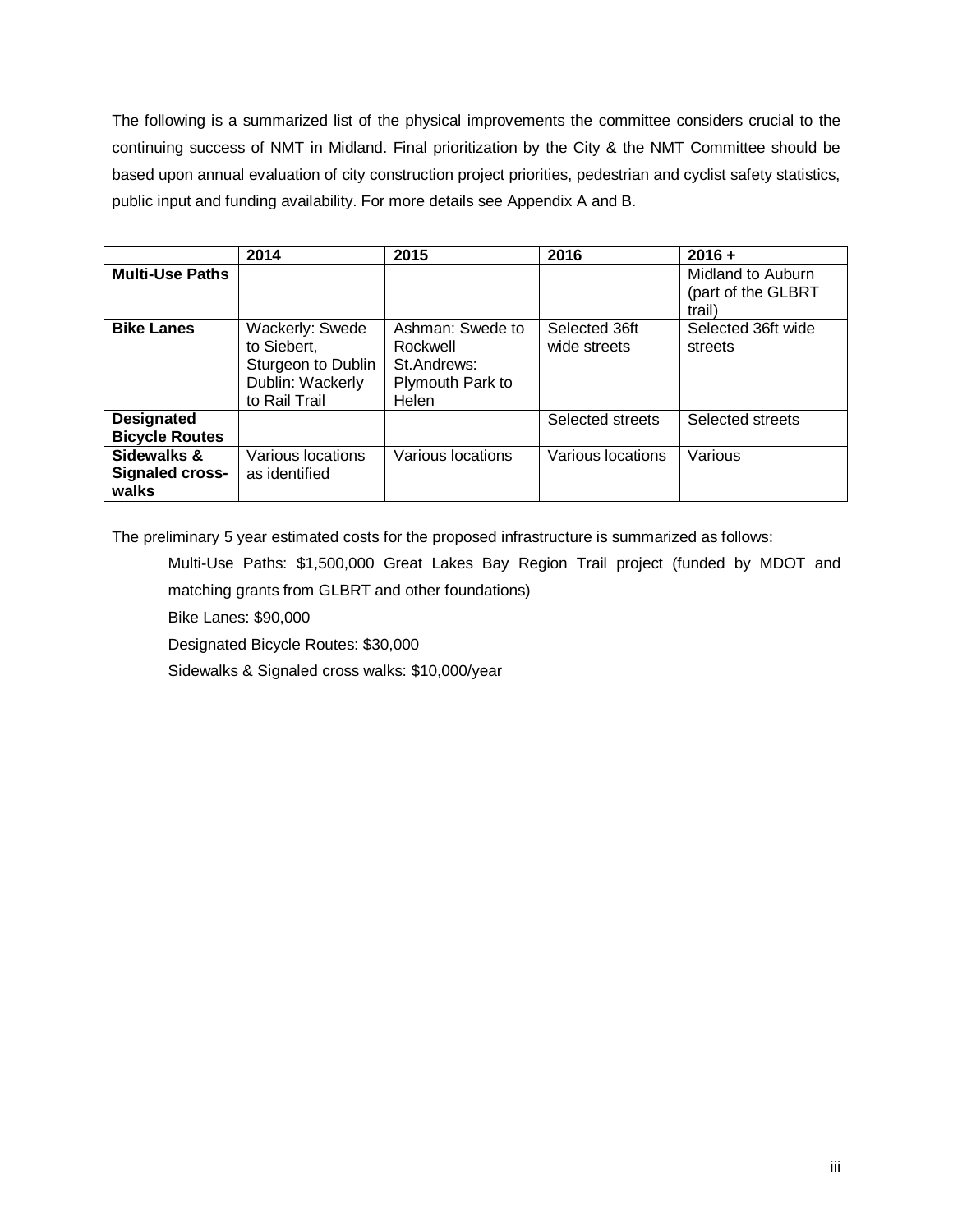# TABLE OF CONTENTS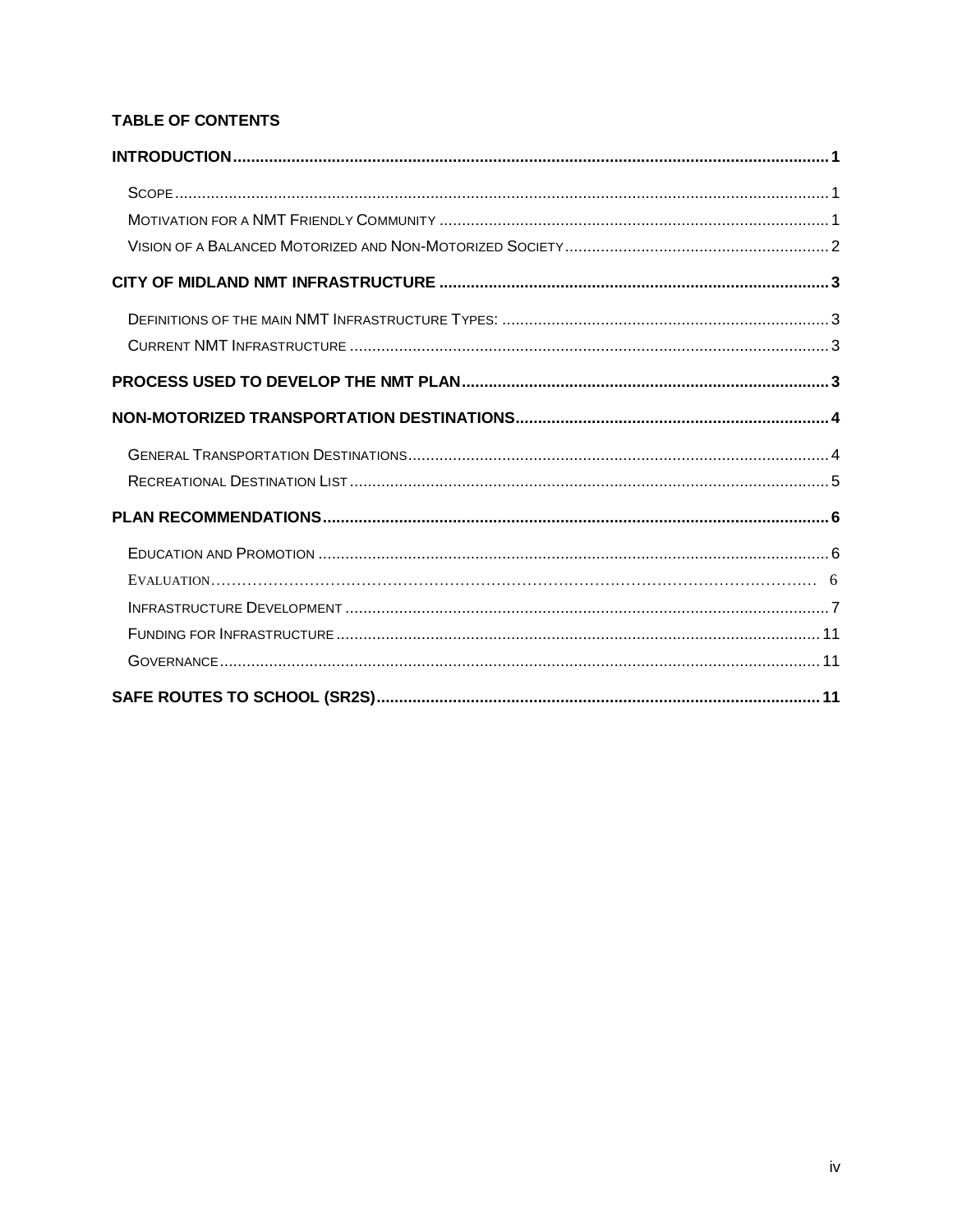# <span id="page-5-0"></span>**Introduction**

#### <span id="page-5-1"></span>Scope

When developing this updated non-motorized transportation (NMT) plan, the committee considered the current NMT capabilities, use of these capabilities through bicycle and pedestrian counts and identified gaps in these capabilities necessary to support various, and wide ranging, modes of transportation needs. These modes include, but are not limited to: pedestrians, bicyclists, skaters, and personal mobility devices for the handicapped (wheelchairs, non-motorized or electric powered and electric scooters). What was not considered as NMT transportation would include any internal combustion powered vehicle (motor vehicles, motorcycles, snow machines, golf carts, etc.), or large electric powered vehicles (golf carts, etc.).

# <span id="page-5-2"></span>Motivation for a NMT Friendly Community

An effective NMT program can have many positive impacts on a community: improved health for adults and children, reduced environmental impact, reduced traffic congestion, increased recreation opportunities, enhanced tourism, and a generally improved community climate. There are many elements to such a program, often described as "the 5 'E's": engineering, education, encouragement, evaluation, and enforcement.

Cities with extensive NMT usage are often among those rated "most livable" in various national surveys and studies. Communities with a strong NMT program experience an improved business climate, improved citizen health and quality of life, and higher housing values in general, and specific areas of high NMT activity have shown the greatest improvements. By continuing to enhance Midland's NMT infrastructure and citizen participation, there is an opportunity for the city to take further "steps up" in livability.

In the City of Midland, there is an extensive sidewalk system with very few gaps that inhibit walking and the use of personal mobility devices for recreation and transportation. Midland's existing and planned multi-use pathways offer, and will continue to offer, excellent facilities for in-line skaters, walkers, cyclists, and the handicapped. As a result of the first NMT Plan a network of Bicycle Routes have been implemented on quieter streets and bike lanes on cross city grid streets. Additionally bike racks are now installed at 95% of identified key destinations.

The original plan included a peripheral Multi-Use Path that is infeasible in the foreseeable future so further bike lanes are included in this plan to provide similar NMT capability. This plan also supports the Great Lakes Bay Regional Trail initiative which will be developing a multi-use trail from Midland to Bay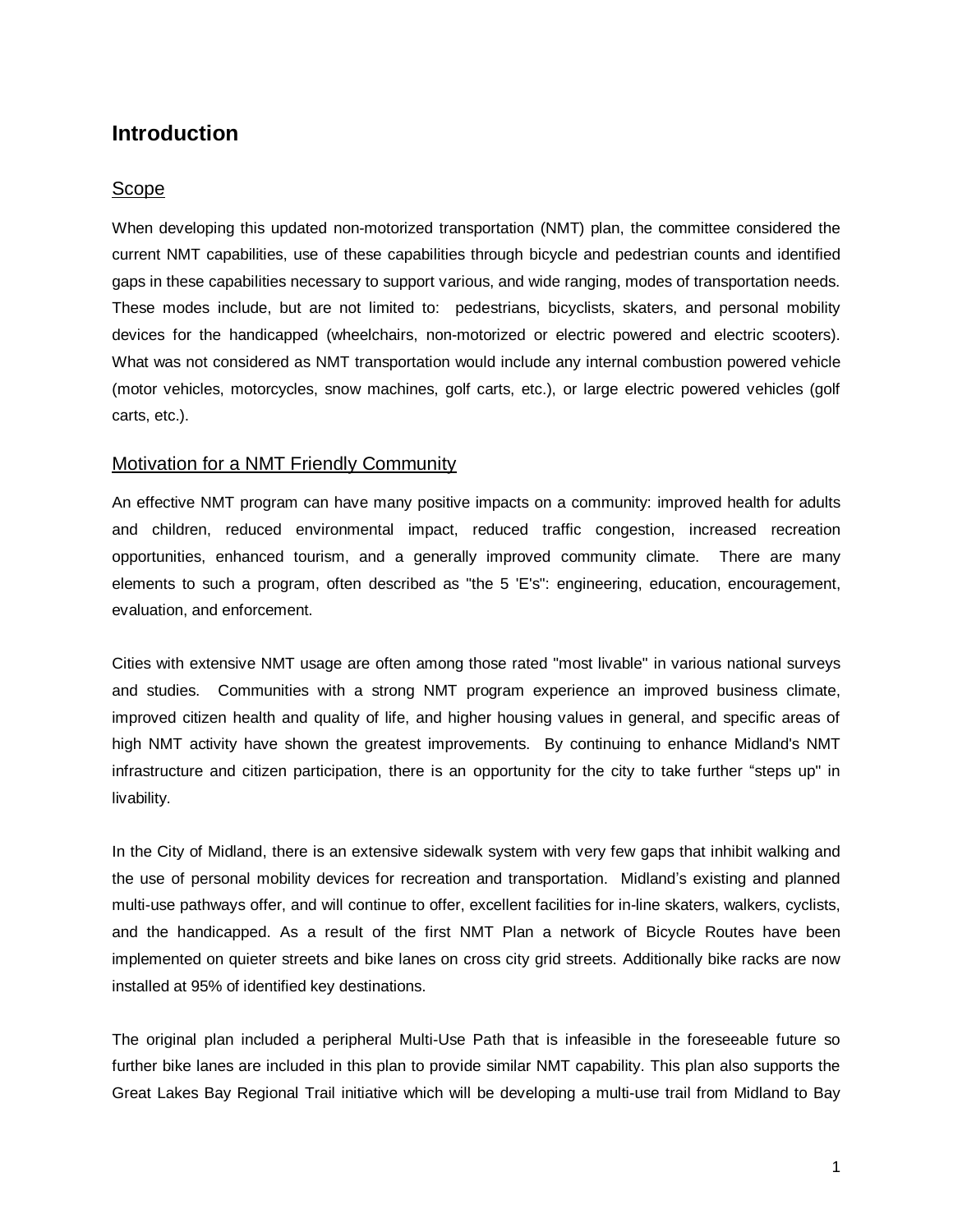City. Additionally, with the formation of the Midland Area Transportation Study (MATS) Municipal Planning Organization (MPO) this plan will likely become part of a MATS NMT plan in 2014 onwards.

Annually the NMT Engineering sub-committee meets with City Engineering to review the coming year's street construction project plans in the context of the Complete Streets policy and establishes where street construction projects should incorporate NMT requirements.

This plan includes a map of existing and proposed bicycle facilities, the rationale for each proposed facility, a proposed implementation timetable, and the estimated cost the various plan components (along with potential funding sources for each). Also included are various "5 E" proposed actions that the NMT Committee determined were appropriate to support a community-wide NMT program.

#### <span id="page-6-0"></span>Vision of a Balanced Motorized and Non-Motorized Society

The purpose of this plan is not to remove the use of motor vehicles in the City of Midland, but to make non-motorized transportation options more desirable, safe and convenient. However a significant shift to NMT options can reduce traffic congestion through reduced dependency on automobiles. NMT is not viewed as a silver bullet to solve all transportation problems facing the City of Midland, either currently or in the future, but it can be part of the solution for the challenges facing the City today and tomorrow.

With the wildly successful Pere Marquette Rail Trail, Midland is already a hub and center of activity for those who wish to use this recreation gem. With the development of the Tri–City Connectors Project, expanding the Rail Trail with additional trails extending from Midland to Bay City and Saginaw, it is envisioned that Midland will increase its role as a recreation destination for mid–Michigan, offering recreational bicyclists, walkers and hikers a variety of restaurant, entertainment (Great Lake Loons, activities at the Tridge), and shopping opportunities to complement their recreational activities on the Rail Trail. As a result of this trail system Midland is located on the USBR 20 (United States Bicycle Route).

It is further envisioned that the City of Midland's NMT infrastructure encourages and leads to significantly more children safely walking or biking to school and their extracurricular activities, e.g., soccer, baseball, tennis, etc. Additionally, safer routes for bicyclists to use to commute to and from their homes to work are designed to encourage people to use NMT to reduce congestion on the City's roads, reduce the use of fossil fuels (especially when gas prices are high), and improve their health and quality of life. With good NMT infrastructure in place and, more importantly, an environment which encourages NMT, it is envisioned that the citizens of Midland will also use NMT for recreation, social interaction and general transportation.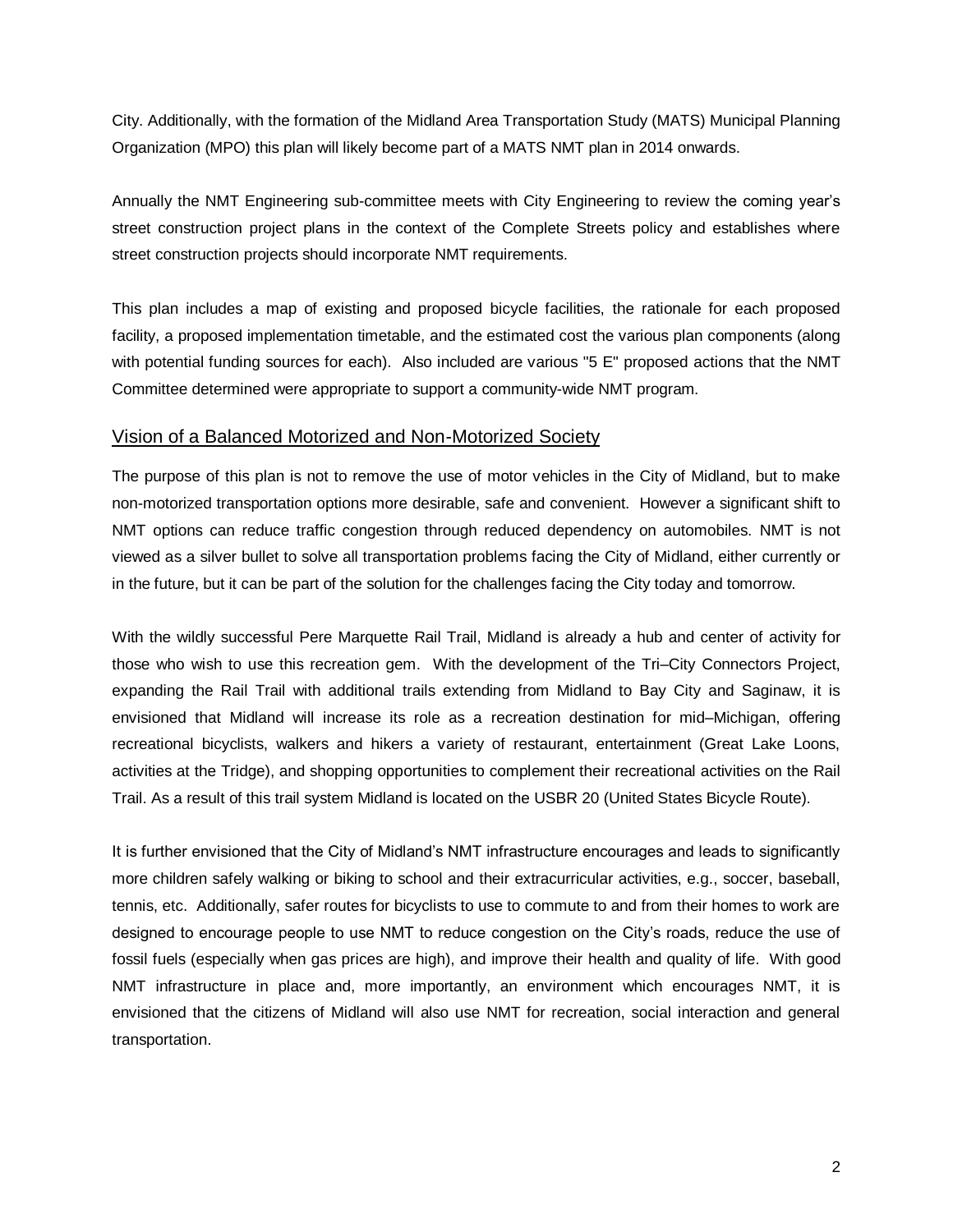# <span id="page-7-0"></span>**City of Midland NMT Infrastructure**

# <span id="page-7-1"></span>Definitions of the main NMT Infrastructure Types:

Throughout this plan, a variety of infrastructure types for NMT will be discussed. These include:

i. **Walkways**: A route (minimum of 4 feet wide) separated from other roads by a barrier or space to accommodate pedestrians, skaters and handicapped transportation. Such pathways can also be used by other NMT users, e.g., bicycles if an alternative bicycle route is not available.

ii. **Multi-Use Pathways**: A multi-use path is a paved route (typically 12 feet wide) separated from other roads by a barrier or open space that is designed to accommodate a mix of non-motorized users, e.g., walkers, runners, strollers, wheel chair users, roller skaters and bicyclists.

iii. **Bike Lane**: A bike lane is a portion of a paved road (minimum 5 feet wide) that is designated by striping, signing and pavement marking for the preferential use of bicyclists.

iv. **Shared Lanes**: A shared lane is a travel lane shared by bicyclists and motorists and designated with appropriate signs and road markings and/or route signs.

v. **Designated Bicycle Route**: A designated bicycle route is a travel lane shared by bicyclists and motorists and designated with appropriate signs and road markings and/or route signs. These signs and markings are different from the Shared Lane signs and markings.

### <span id="page-7-2"></span>Current NMT Infrastructure

The current NMT infrastructure comprises:

- 1. The Pere Marquette Rail Trail (Multi-use path, Tridge to Clare)
- 2. The Chippewa Trail (Multi-Use path, Tridge to Chippewa Nature Center)
- 3. The Southern section of the Loop Trail (Multi-Use path, Tridge to Patrick/Illinois Drive)
- 4. Cinema Drive Spur (Multi-Use path, Soccer Fields to Midland Mall)
- 5. Bicycle Routes (see map)
- 6. Shared Lanes on Ashman & Rodd (see map)
- 7. Bike lanes on Swede, Sugnet, Eastlawn (see map)
- 8. Extensive sidewalks with only minor gaps

# <span id="page-7-3"></span>**Process Used to Develop the NMT Plan**

- 1. May 2013: "Design" sub-committee work sessions and recycle with NMT Committee.
- 2. June 2013: NMT Committee approval of draft. Review with City Engineering (cost estimating).
- 3. June/July 2013: Open House (public comment and input).
- 4. August 2013: final approval by NMT Committee.
- 5. September 2013: Planning Commission review and approval
- <span id="page-7-4"></span>6. October 2013: City Council review and approval. Submit 2014 budget request.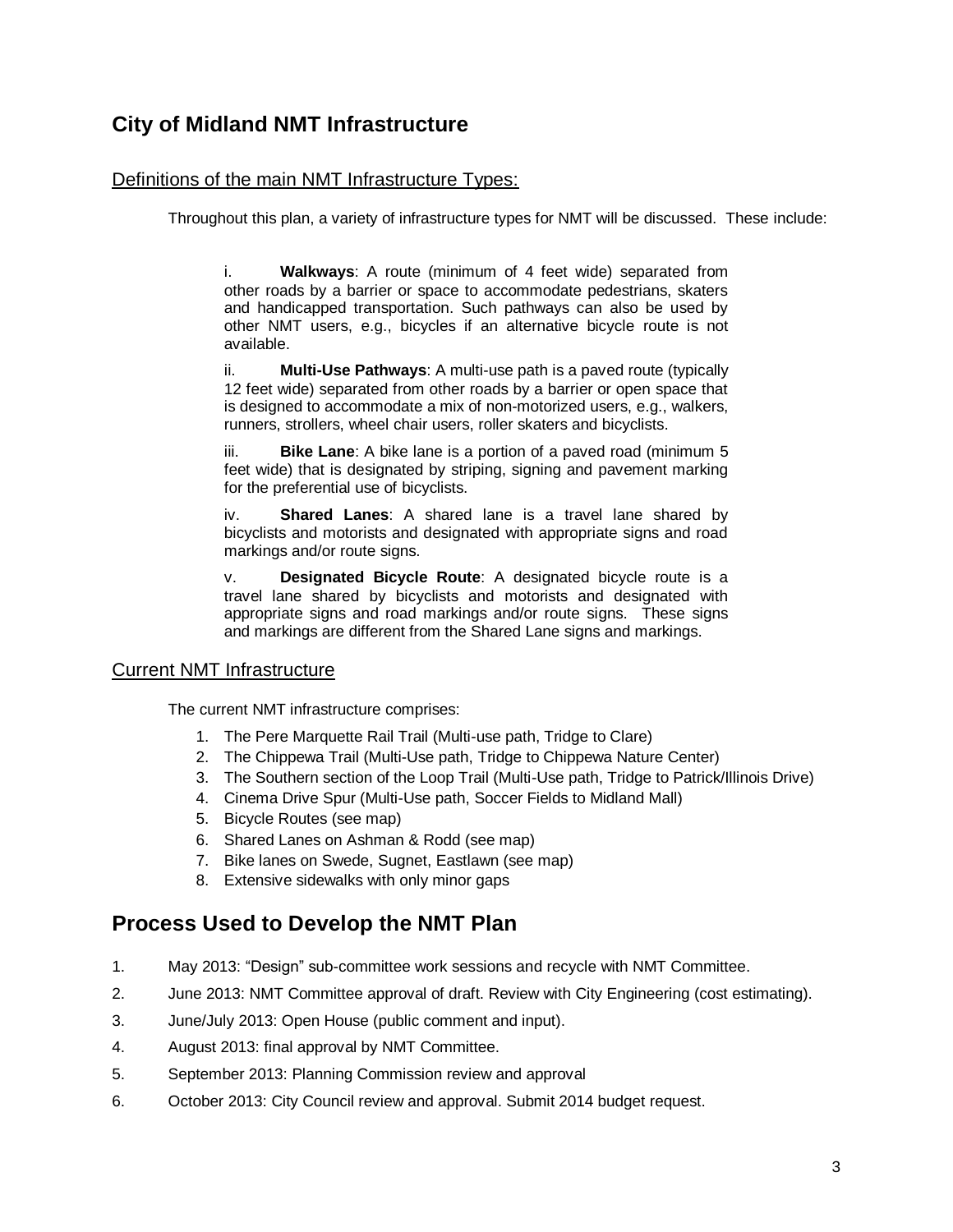# **Non-Motorized Transportation Destinations**

As a part of understanding the transportation needs of the City of Midland, the NMTC compiled a list of common destinations within the city. These destinations were first grouped according to the type of activity that occurred at the destination – either recreation or general activities (work, school, shopping, etc.). The destinations were further broken down by their level of use, based on the estimated number of visits per year. Although actual data were not collected for these sites, reasonable estimates were used based on existing data or through common assumptions.

### <span id="page-8-0"></span>General Transportation Destinations

Transportation use is defined when the end activity is work, school, shopping, running errands, etc...

Note: Usage Ratings are approximate

General/Commercial

- High use (100,000 or more visits/year)
	- Mall
	- N. Saginaw/Eastman Rd plaza area
	- Circle Area including Eastlawn, South Saginaw
	- Hospital
	- Dow Chemical Michigan Division
	- Dow Chemical Headquarters
	- Dow Corning Midland Plant
	- Dow Corning Headquarters (note: outside City Limits)
	- Downtown Area including Quebecor World Inc
- Medium use (50,000 visits/year)
	- Northwood University
		- Larkin Lab area
		- Eagle Ridge area
		- James Savage Rd area
- Low use (20, 000 or less visits/year)
	- Senior Center (Dublin, Saginaw)
	- Consumers Power (Washington St)
	- Midland Cogeneration Venture
	- Delta College (Wheeler/Washington)

#### Midland Public Schools

- High use (100,000 or more visits/year)
	- High Schools
		- Dow High
		- **Midland High**
- Medium use (50,000 visits/year)
	- Middle Schools
		- Jefferson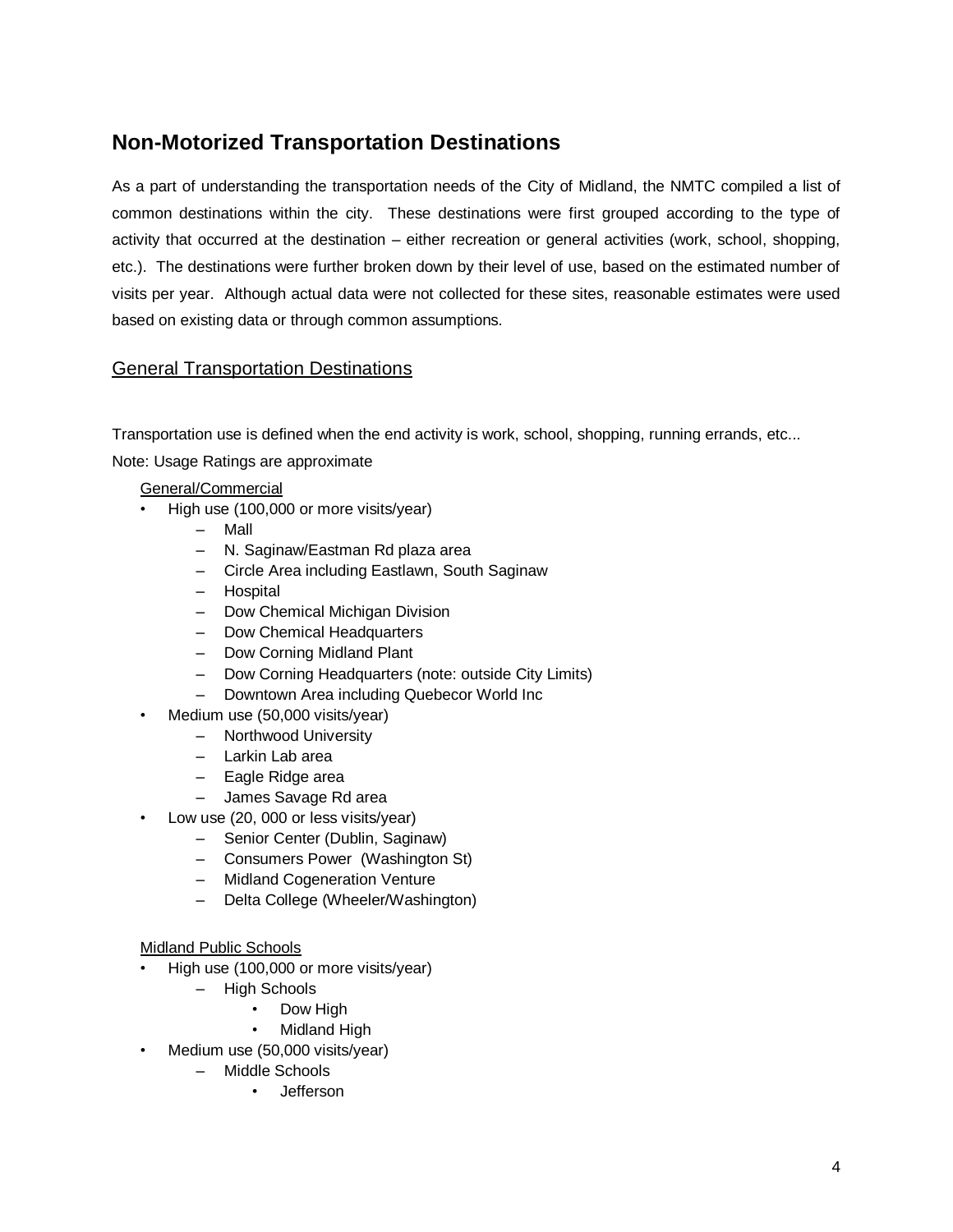- **North East**
- **Central**
- Low use (20, 000 or less visits/year)
	- Elementary Schools
		- Adams
		- Carpenter
		- Chestnut Hill
		- **Eastlawn**
		- **Plymouth**
		- **Siebert**
		- **Sugnet**
		- Woodcrest

### <span id="page-9-0"></span>Recreational Destination List

- High use (100,000 or more visits/year)
	- Pere Marquette Rail Trail
	- Midland County Fairgrounds
	- Soccer Complex
	- Community Center/Central Park
	- Dow Gardens/Center for the Arts/Library
	- Dow Diamond Baseball park
	- Midland High Stadium (including tracks)
	- Tridge Area
	- Plymouth Park
- Medium use (50,000 visits/year)
	- Civic Arena (Bay City Road)
	- Chippewa Nature Center
	- Chippewa Trail
	- Baseball Diamonds including Disc Golf (Whitman Drive)
	- Emerson Park
	- Dow High Stadium including tracks
- Low use (20, 000 or less visits/year)
	- McKay Press (W. Wackerly, Saginaw Rd)
	- Little League Baseball Diamonds (Sturgeon Rd)
	- City Forest
	- Barstow Woods
	- Tennis Center including Fitness Centers on Wackerly
	- Stratford Woods including BMX park
	- Blake Park
	- Optimists Park/Baseball Diamonds (Bay City Rd, Waldo)
	- Currie Golf
	- Herbert H. Doan History Museum area
	- "Large" Churches (throughout the city)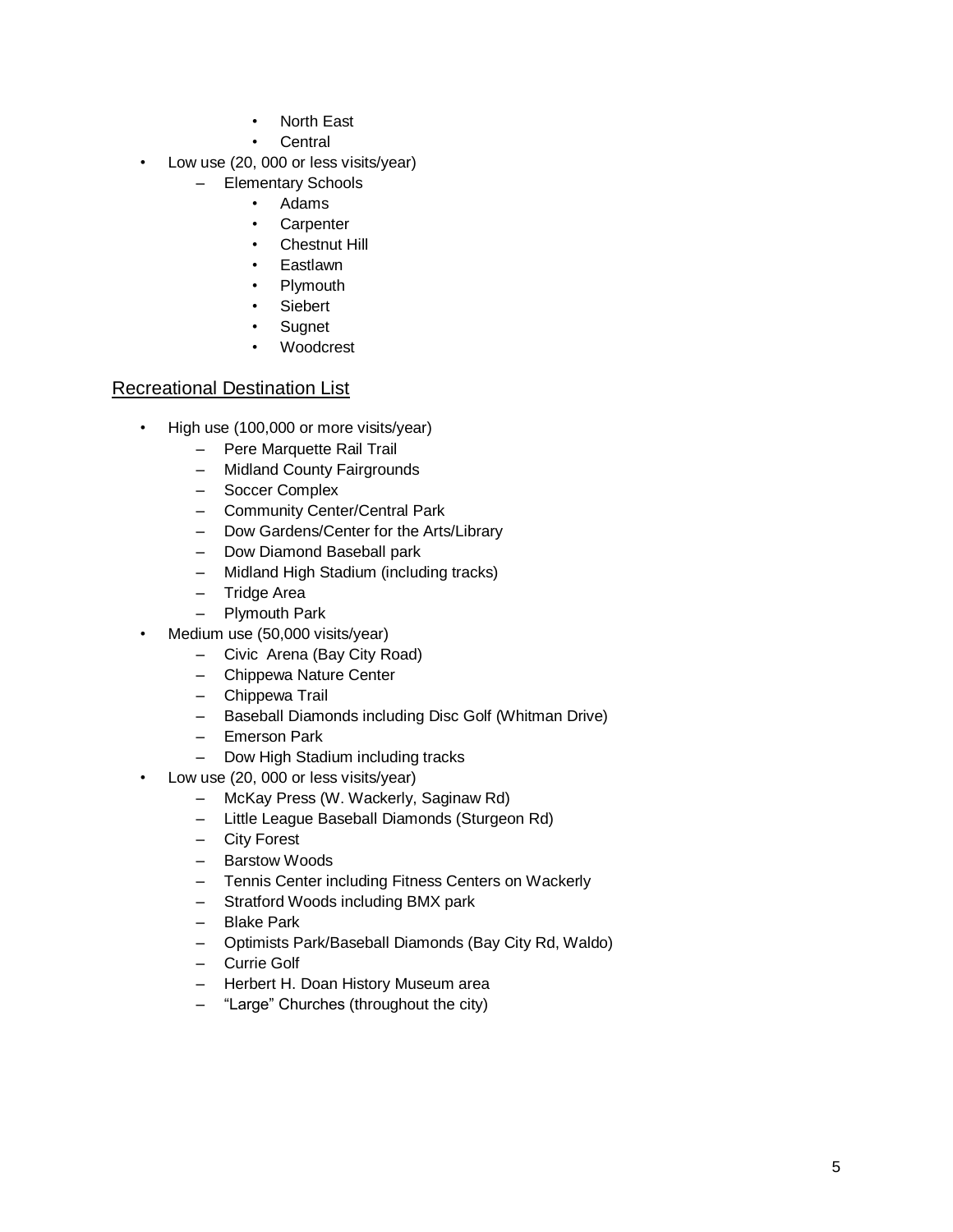# <span id="page-10-0"></span>**Plan Recommendations**

To continue to make the City of Midland friendlier for non-motorized transportation, the NMTC developed the following list of actions that should be undertaken.

# <span id="page-10-1"></span>Education and Encouragement

The activities in Education and Encouragement are designed to inform the community of NMT options, either existing or as they become available, within the City. Additionally, one of the aims is to encourage the use of these options and to further promote Midland as an NMT – friendly city.

- NMT public awareness/education program on "bicycle friendly community" utilizing MCTV, social media, and web based solutions
- Bike safety education at Elementary Schools
- Promote/establish "Bike to ...." (MCC, Tennis, Work, School, etc) events
- Implement Safe Routes To School (SR2S) projects (see separate section)

# Evaluation

Through bi-annual counts of bike and walkers at designated locations and at planned events we have data to track the use of these capabilities, overall we see usage trending upwards over the past 5 years. Additionally, we monitor accident statistics to identify trouble spots – Midland's NMT safety performance continues to be very good and on par with state-wide performance.

- Continue bike/walk counts
- <span id="page-10-2"></span>• Continue monitoring safety performance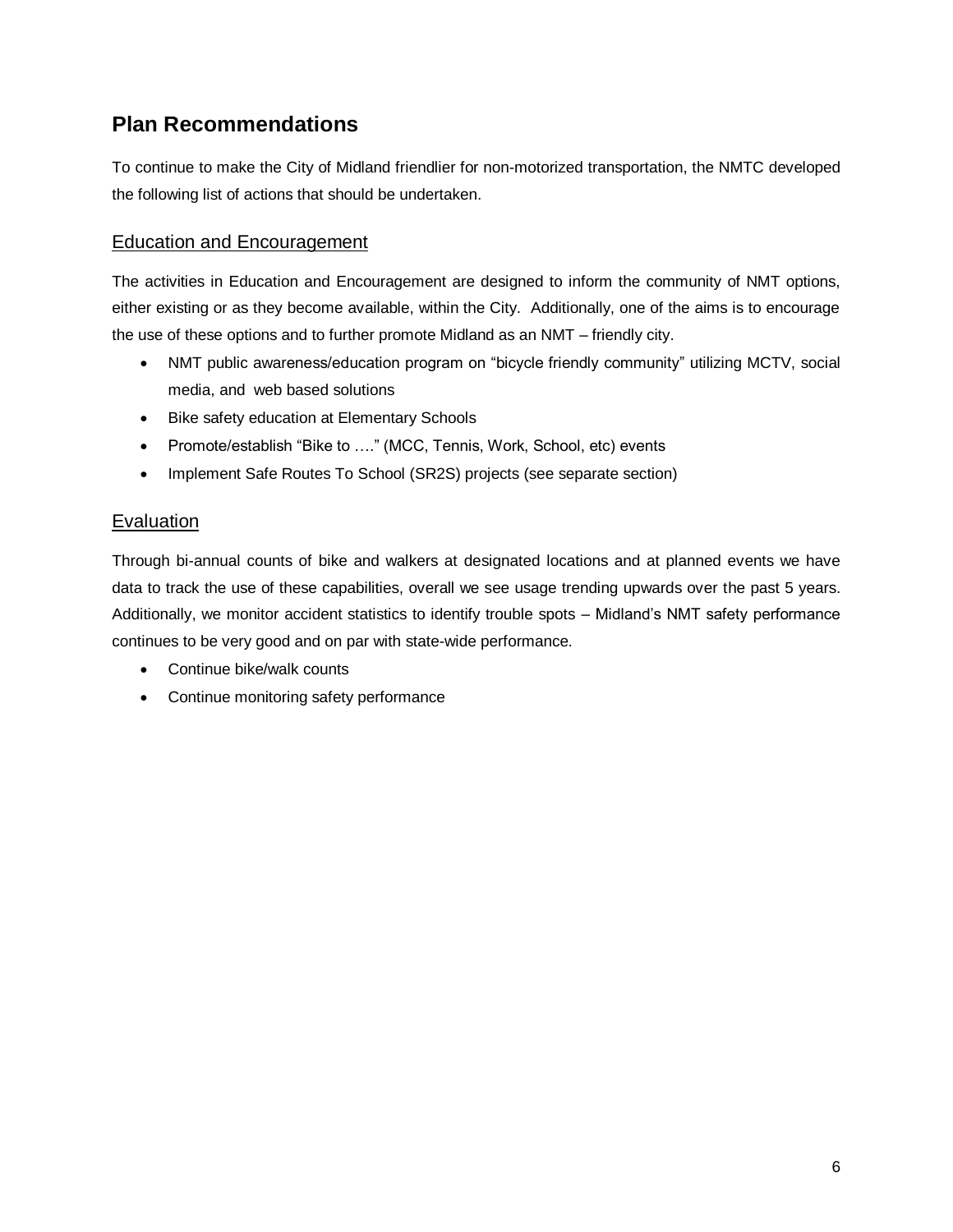# Engineering (Infrastructure Development)

To continue to develop Midland as a NMT – friendly City, further improvements to the NMT infrastructure are recommended. Those recommendations are summarized below; detailed actions and cost estimates are listed in Table 1. Additionally, Appendix A is a map that outlines the location of the various existing and proposed NMT paths, routes, and lanes. The proposed routes were identified based on their proximity to major destinations (e.g., all of Midland Public Schools buildings are on or very near an NMT route).

- Support the Great Lakes Bay Regional trail project to install a Midland to Bay City MUP with the emphasis on the Midland to Auburn section.
- Install bike lanes on Wackerly: Swede to Siebert, Dublin to Sturgeon and Dublin to connect the bike network and the Pere Marquette to the north side of the City.
- Install bike lanes on Ashman from Swede to Rockwell and St. Andrews along its full length once a traffic signal is installed at St. Andrews and Saginaw Rd.
- Install Bike Lanes or Designated Bike Routes on 36 ft. wide streets (Complete Streets).
	- $\circ$  Evaluate Fog Lines (\$2500/mile) as an option to bike lanes and bike routes
	- $\circ$  Consider alternatives for Jefferson and Eastman as additional North/South routes
	- o Ellsworth 'streetscape' redesign: consider bike lanes and sidewalks
- Install crossing sensors that recognize bicycles at Eastman Road bike route/lane crossings
- Identify pedestrian crosswalks that need improvement (safety):
	- o Eastman Avenue north of US10 and the Mall, Joe Mann Blvd, Saginaw, etc
- Fill in sidewalk "gaps" around the city
	- o Dublin (Saginaw to Countryside)
	- o Northwood Drive (Saginaw to Rail Trail)
- Assess Saginaw Rd. bike access to Dow Chemical and Dow Corning Manufacturing Divisions
- Improve NMT capabilities on South Saginaw (Saginaw development initiative)
- Re-evaluate Ashman/Rodd SLM design
- Rail Trail hub facility at Tridge/downtown park (Downtown development initiative)
	- o Bike racks and secure weather protected short term storage
	- o Improved bathroom/locker/shower facilities
- Changes to the Dial-a-Ride system
	- o Re-evaluate the need for bike racks on the buses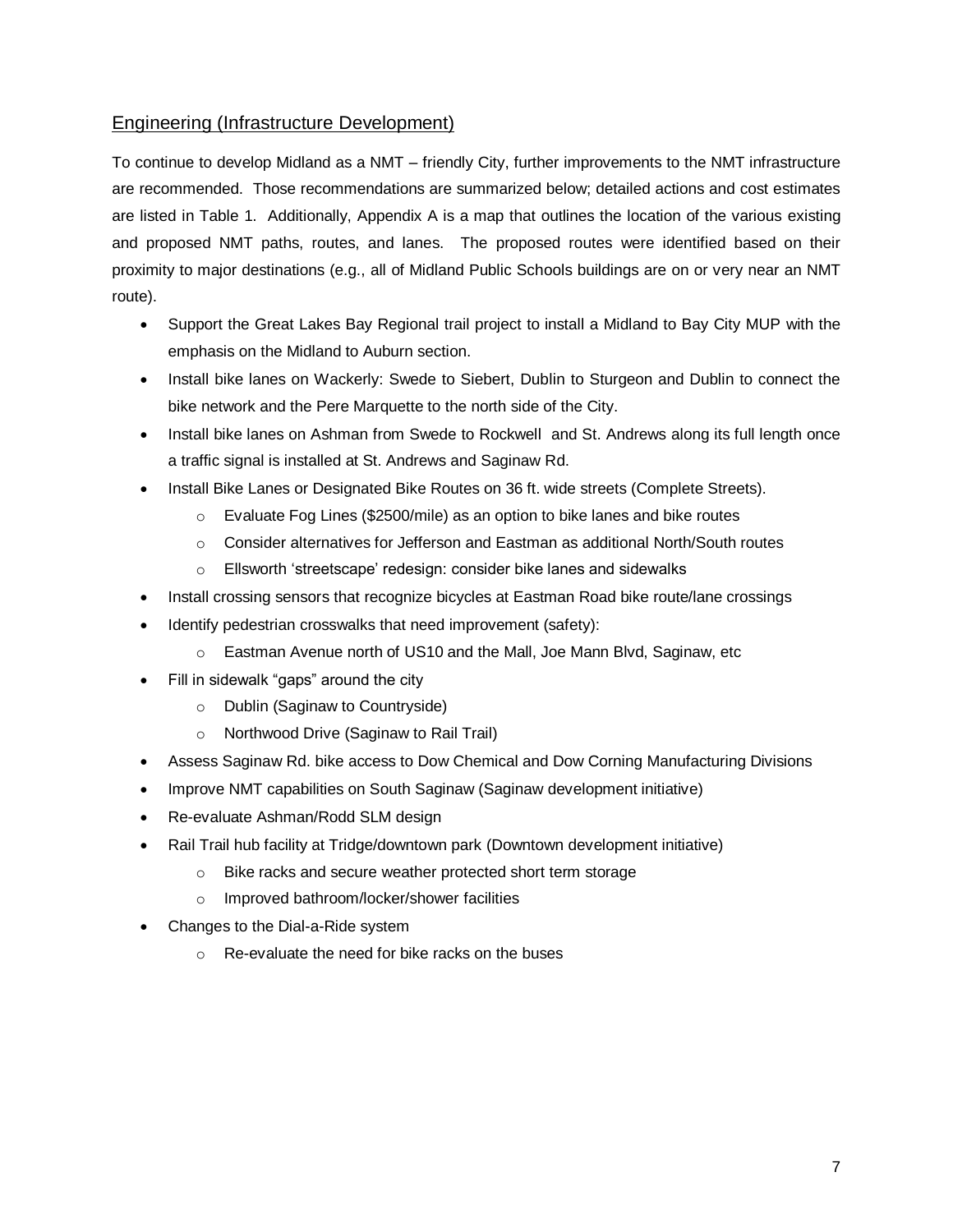#### **Table 1: Midland NMT Route Projects Proposed and Existing**

**Definitions:**

- Trail: dedicated multi-use separated path facility with two-way traffic for bicycles, pedestrians, in-line skaters. Marked and possibly signaled street crossings.
- Bike Lane: on-street pavement striping with bike lane sign & markings, proper intersection treatments
- Shared Lane: on-street pavement "shared lane markings" (Sharrows) and signs
- Designated Bicycle Route: low traffic streets marked where route turns with signs and pavement markings

#### **Cost Estimates:**

- Costs were estimated based on the unit rates provided by the City of Midland Engineering Department.
- Multi-Use Pathways: \$290,000/mile of 10ft paved path.
- Bike Lane: \$4,000/mile to incorporate bike lanes on an existing 36ft wide pavement (includes paint striping and sign on both sides of the pavement)
- Shared Lane: \$1,000/mile (includes signs and pavement markings)
- Designated Bicycle Route: \$1,000/mile (includes signs and pavement markings)
- Walkways: \$100,000/linear mile for 5ft wide concrete sidewalk

| <b>Routes Proposed</b>      | <b>Destinations served</b>                 | Route rationale                                  | <b>Comment</b>       |
|-----------------------------|--------------------------------------------|--------------------------------------------------|----------------------|
| (estimated cost)            |                                            |                                                  |                      |
| Midland to Auburn Multi-Use | Auburn                                     | Multi-use 'rail to trails' pathway built         |                      |
| pathway                     |                                            | alongside the existing active rail line. Part of |                      |
| \$1.5M                      |                                            | the GLBR Trail system.                           |                      |
| East Wackerly bike lane     | MCTC, East Wackerly businesses, soccer     | Connects Swede bike lane to<br>Jefferson         | Siebert<br>will no   |
| \$6K                        | fields, Mall area                          | Mall<br>(Midland<br>and<br>soccer<br>overpass    | be<br>longer<br>- a  |
|                             |                                            | complex) and then Siebert bike route             | end"<br>"dead<br>at  |
|                             |                                            |                                                  | Wackerly             |
| West Wackerly and Dublin    | Connect the Rail Trail to the West side of | Provides significant added NMT connectivity      | Perrine<br>and       |
| bike lane                   | Connects<br>the<br>housing<br>town.<br>new | for the NW quadrant of city. Access to Rail      | Sturgeon<br>no       |
| \$8K                        | the bike<br>Dublin to<br>developments on   | Trail, Dublin Senior Center, churches,           | "dead<br>longer      |
|                             | network.                                   | private schools, and to the bike route           | end"<br>at           |
|                             |                                            | network.                                         | Wackerly             |
| St. Andrews (Plymouth Park  | MCFTA, Library, Dow Country Club,          | Fills a gap in east-west connections north of    | <b>Plymouth Park</b> |
| to Helen) bike lane         | Plymouth Park, Plymouth Elementary,        | Ashman and south of Sugnet. Provides             | to Helen, Will       |
| \$12K                       | Northeast Middle School, Circle Area       | access to Circle Area Businesses. Low            | be                   |
|                             | <b>Businesses</b>                          | traffic wide street.                             | implemented          |
|                             |                                            |                                                  | after traffic light  |
|                             |                                            |                                                  | installed on         |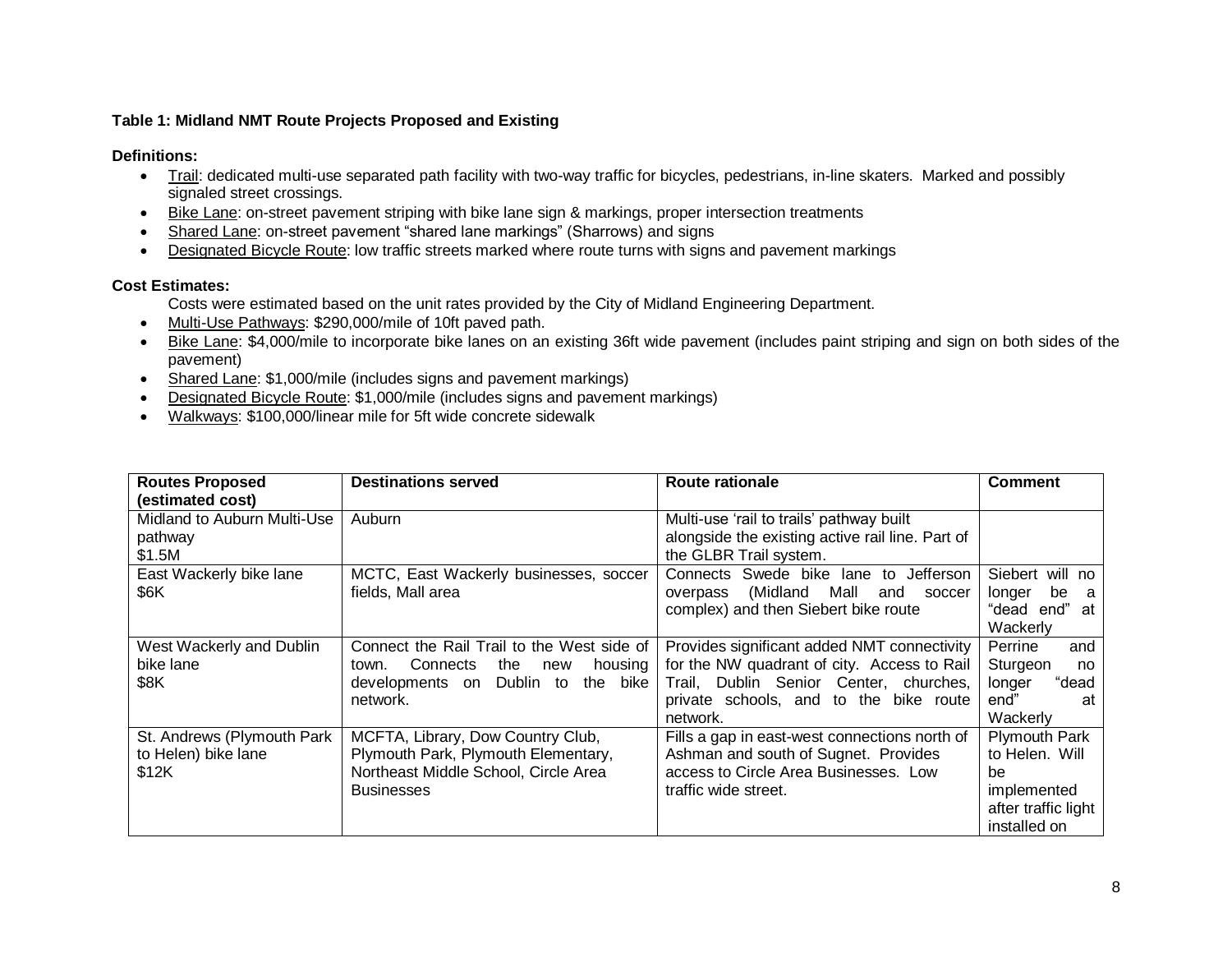|                                   |                                                  |                                                 | Saginaw           |
|-----------------------------------|--------------------------------------------------|-------------------------------------------------|-------------------|
| Ashman (Swede to                  | Stratford Woods, baseball diamonds,              | Connects east side housing developments,        |                   |
| Rockwell) bike lane               | Recycle Center, Dow facility                     | work locations, and Stratford woods. Puts       |                   |
| \$7K                              |                                                  | all of US Bicycle Route 20 on NMT facilities    |                   |
| <b>Complete Streets treatment</b> | Various                                          | Brings these streets up to Complete Streets     | Bike lane or      |
| of various 36 ft. streets         |                                                  | design:                                         | Designated        |
| \$60K                             |                                                  | Waldo, Patrick, Wheeler, Sturgeon, Haley,       | <b>Bike Route</b> |
|                                   |                                                  | Ashman, St.Andrews, Sturgeon Creek Pkwy         | treatment         |
|                                   |                                                  |                                                 |                   |
| <b>Existing Routes</b>            |                                                  |                                                 |                   |
| (actual cost)                     |                                                  |                                                 |                   |
| South side Loop Multi-Use         | Tridge area, downtown businesses, Dow            | Recreational and utility separated trail for    |                   |
| Trail                             | Diamond baseball stadium, Dow, Dow               | walkers, in-line skaters, families, cyclists.   |                   |
|                                   | Credit Union, Washington and South               | Completes loop around the south side of the     |                   |
|                                   | Saginaw Rd. business areas, Dow Center,          | city using Rail Trail. Connects to Bayliss      |                   |
|                                   | Eagle<br>Ridge,<br>James Savage<br>Rd.           | designated bike route and Swede Rd. bike        |                   |
|                                   | businesses, Civic Arena, Waldo Rd.               | lane. Will provide connection to GLBRT to       |                   |
|                                   | connector to Saginaw Trail, Dow Corning          | Bay City.                                       |                   |
|                                   | plant via Saginaw Rd. or Waldo/Salzburg,         |                                                 |                   |
|                                   | E. Patrick connector to Bay City Trail, Dow      |                                                 |                   |
|                                   | Corning HQ via E. Patrick to Flajole or          |                                                 |                   |
|                                   | Carter Road.                                     |                                                 |                   |
| Swede Ave. bike Lane              | Plymouth Park, Dow Center, Midland High          | Commuter route connecting south side of         |                   |
| \$11K                             | Midland<br>School,<br>Stadium,<br><b>Blessed</b> | loop trail with north side of loop trail. Major |                   |
|                                   | Sacrament,<br>Episcopal,<br>Holy<br>Family       | commuter route for east side. Bike lane         |                   |
|                                   | <b>Christian Celebration Center</b>              | communicates "share the Rd." to motorists.      |                   |
| Eastlawn bike lane/shared         | Dow Center, Midland High School,                 | Bike lane/shared lane to deal with traffic      |                   |
| lane                              | Eastlawn school, Midland Stadium, South          | levels on Eastlawn. Connects east side          |                   |
| \$10K                             | Saginaw Rd. businesses, Community                | route, Concord / Dartmouth / Bayliss route,     |                   |
| (completion spring 2013)          | Center                                           | and Haley / Nelson / Grove downtown route.      |                   |
|                                   |                                                  | Part of Adventure Cycling Lake Erie             |                   |
|                                   |                                                  | Connector route and US Bicycle Route 20.        |                   |
| Sugnet Rd. bike lane/shared       | Sugnet school, Plymouth school, Northeast        | Major east-west connector.<br>Bike lane         |                   |
| lane                              | Middle School, First Baptist, LDS Church,        | communicates "share the Rd." to motorists.      |                   |
| \$20K                             | Holy Scripture Lutheran, Trinity Lutheran,       | Crosses Washington, Jefferson, Saginaw          |                   |
| (completion spring 2013)          | Hospital, Northwood University                   | Rd. & Eastman with traffic lights.              |                   |
| Ashman / Rodd shared              | Tridge area, downtown business district,         | Shared Iane on Ashman from Nelson St. to        |                   |
| lanes                             | Community Center, City and County                | downtown and on Rodd from downtown to           |                   |
| \$20K                             | offices, County Court House, Central             | Nelson St. Connects Nelson /Helen / St.         |                   |
|                                   |                                                  |                                                 |                   |
|                                   | St. Brigid,<br>Middle School,<br>Memorial        | Andrews designated<br>bike<br>with<br>route     |                   |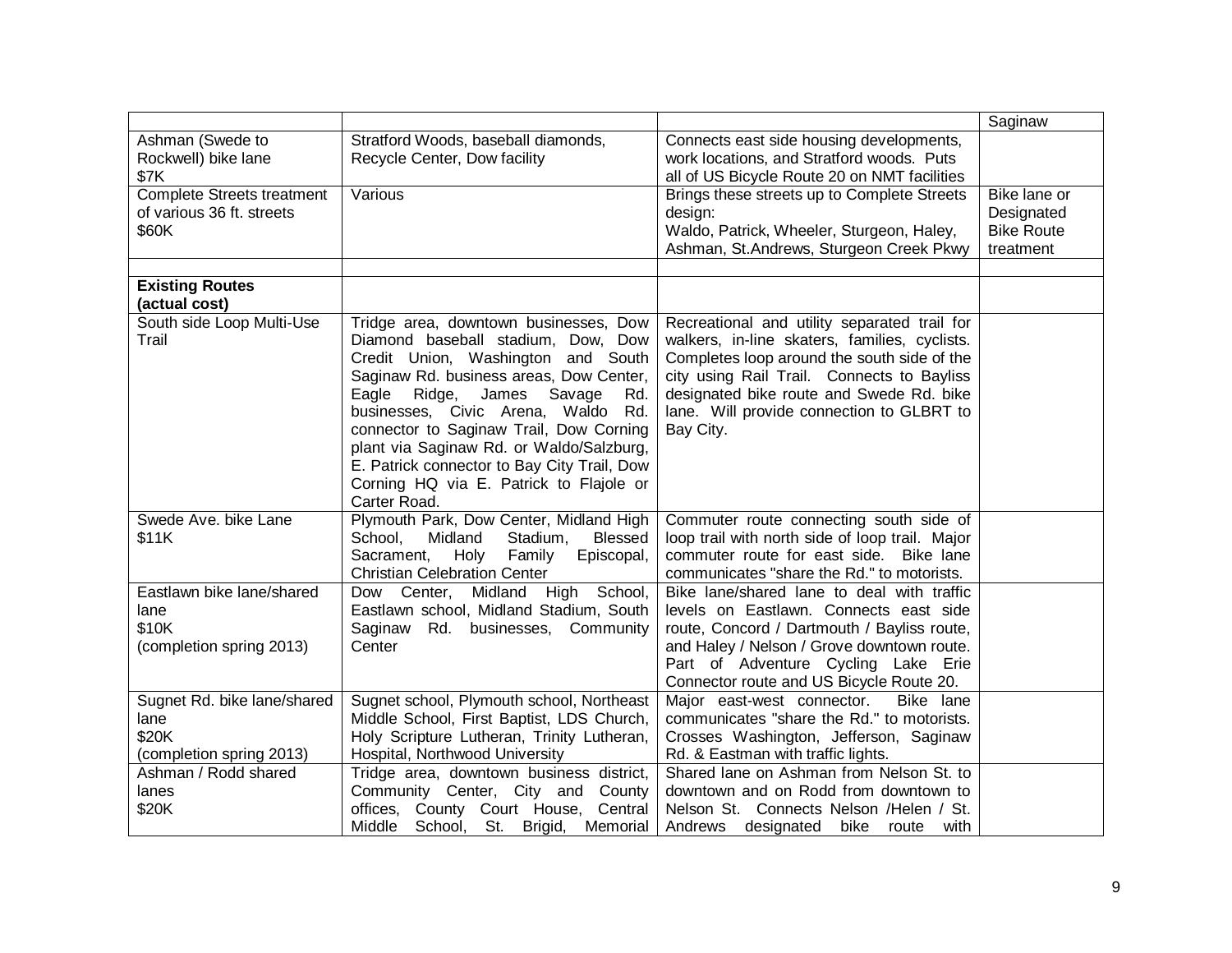|                                                                                                                          | Presbyterian, First United Methodist, St.<br>John Lutheran.                                                                                                                                                                                  | downtown.                                                                                                                                                                                                                                                      |  |
|--------------------------------------------------------------------------------------------------------------------------|----------------------------------------------------------------------------------------------------------------------------------------------------------------------------------------------------------------------------------------------|----------------------------------------------------------------------------------------------------------------------------------------------------------------------------------------------------------------------------------------------------------------|--|
| Orchard Rd. bike route<br>\$2K                                                                                           | Hospital, Rail Trail, Emerson Park, Currie<br>Golf                                                                                                                                                                                           | West side connection to Sugnet and west<br>side route.                                                                                                                                                                                                         |  |
| East side (north to south)<br>designated bike route<br>\$4.8K                                                            | Chestnut Hill school, United Church of<br>Christ, Ashman School                                                                                                                                                                              | North/south<br>commuter<br>route<br>between<br>Swede and Waldo.                                                                                                                                                                                                |  |
| North side (east to west)<br>designated bike route<br>\$3.6K                                                             | Jefferson Middle School, Adams School,<br>Siebert School, Community Church of the<br>Nazarene, Chapel Lane Presbyterian,<br><b>Christian Celebration Center</b>                                                                              | Low traffic connector crossing Jefferson &<br>Eastman w/traffic lights.<br>Connects all<br>north/south routes & bike lanes.                                                                                                                                    |  |
| Central (North to South)<br>designated bike route<br>Concord / Dartmouth /<br>Bayliss designated bike<br>route<br>\$3.6K | Adams School, Delta College, Washington<br>Woods, Midland Stadium, South Saginaw<br>Rd. businesses, post office, Dow, Dow<br>Chemical Credit Union, Good Shepherd<br>Evangelical Lutheran                                                    | North/south<br>commuter<br>route<br>between<br>Washington & Jefferson.<br>Connects all<br>east/west routes, bike lanes, and south side<br>loop trail.                                                                                                          |  |
| Siebert / Russell / Castle Dr.<br>designated bike route<br>\$1.6K                                                        | Wackerly businesses, Siebert School,<br>Jefferson Middle School                                                                                                                                                                              | North/south<br>commuter<br>route<br>between<br>Jefferson and Eastman. Makes use of short<br>sidewalk segment connecting Crescent &<br>Wheeler.                                                                                                                 |  |
| West side (north to south)<br>designated bike route<br>\$2.8K                                                            | Hospital, west Saginaw Rd. businesses,<br>fairgrounds, Woodcrest school, Open Door<br><b>Baptist</b>                                                                                                                                         | Connects northwest quadrant via low traffic<br>streets to Sugnet bike lane. West side<br>commuter route feeding Dow and downtown<br>via Orchard and Rail Trail.                                                                                                |  |
| Helen / St. Andrews<br>designated bike route<br>\$1.2K                                                                   | MCFTA, Library, Dow Gardens, Emerson<br>Park, Rail Trail                                                                                                                                                                                     | Connector for downtown loop and extension<br>from Eastlawn Bike Lane (via Nelson)                                                                                                                                                                              |  |
| Haley / Nelson / Grove<br>downtown designated bike<br>route<br>\$6.0K                                                    | Tridge area, downtown business district,<br>Community Center, City and County<br>offices, County Court House, Central<br>Middle School, Carpenter School, baseball<br>stadium, St. Brigid, Memorial Presbyterian,<br>First United Methodist. | Eastlawn bike<br>Loop connecting<br>lane,<br>Helen/St. Andrews designated bike route,<br>Tridge area and Rail trail Source /<br>destination for Ashman / Rodd shared<br>lanes. Part of Adventure Cycling Lake Erie<br>Connector route and US Bicycle Route 20. |  |
| Main St. / Perrine Rd.<br>designated bike route<br>\$2.8K                                                                | Northwood University, hospital, Dow High<br>School, Cook School, Holy Scripture<br>Lutheran.                                                                                                                                                 | Connecting Rail Trail and north side loop.                                                                                                                                                                                                                     |  |